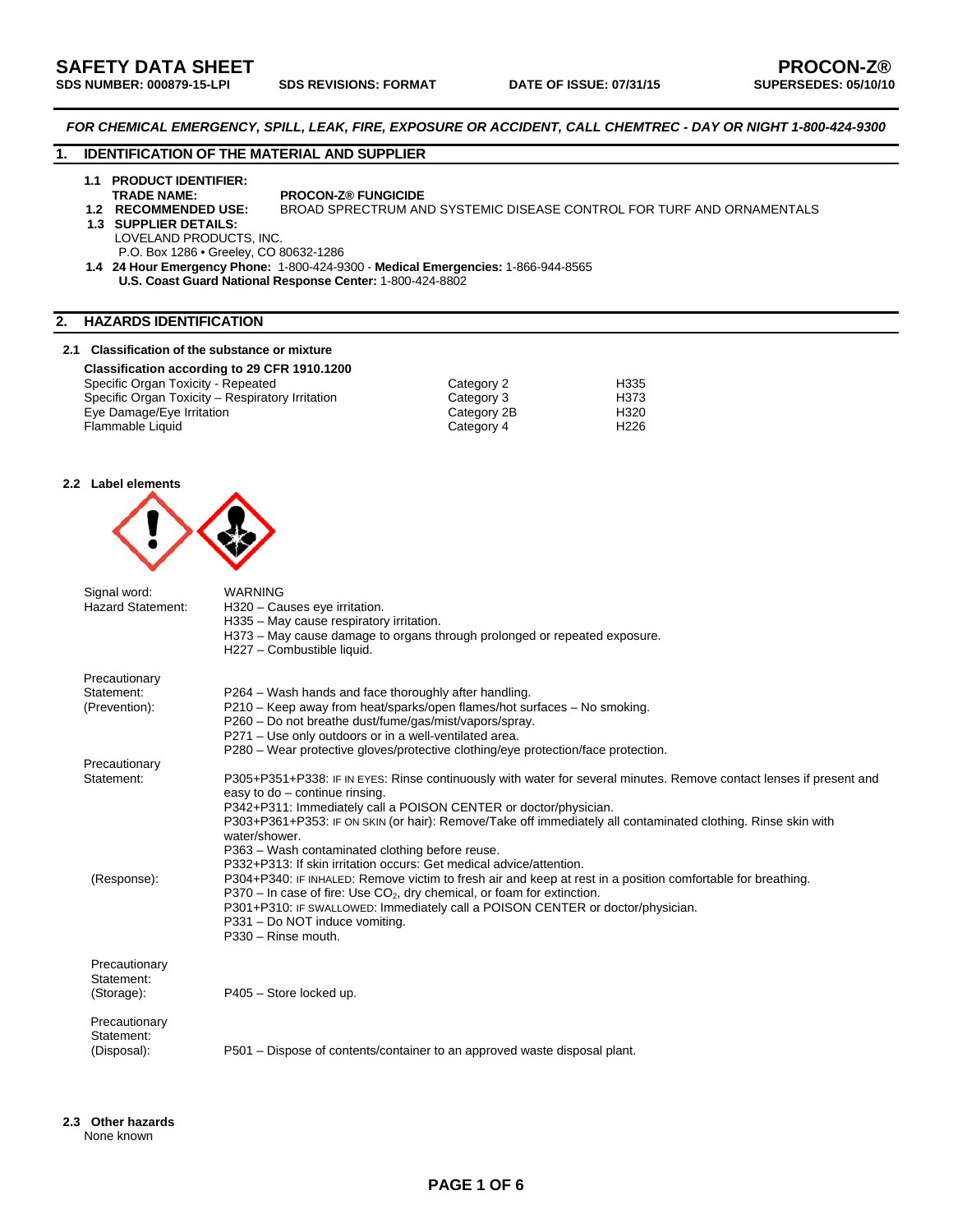## **3. COMPOSITION, INFORMATION ON INGREDIENTS**

# **3.1 Substances**

#### **3.2 Mixtures**

## **Classification according to 29 CFR 1910.1200**

| Chemical Name:                                     | CAS No.               | Classification                           | Concentration<br>[%]         |
|----------------------------------------------------|-----------------------|------------------------------------------|------------------------------|
| Tetrahydrofurfuryl Alcohol (THFA)<br>Propiconazole | 97-99-4<br>60207-90-1 | Eye dam./irrit. 2B; H320<br>STOT 2: H335 | <b>Trade Secret</b><br>14.30 |
| Other ingredients                                  | Trade Secret          | STOT. 3: H373<br>Flam. Lig. 3; H226      | < 85.70                      |

Ingredients no precisely identified are proprietary or non-hazardous.

# **4. FIRST AID MEASURES**

## **4.1 Description of First Aid Measures**

General Advice: Get medical attention if symptoms occur.

| If swallowed:           | Call a poison control center or doctor immediately for treatment advice. Have person sip a glass of water if able to swallow.<br>Do not induce vomiting unless told to do so by the poison control center or doctor. Do not give anything by mouth to an<br>unconscious person. |
|-------------------------|---------------------------------------------------------------------------------------------------------------------------------------------------------------------------------------------------------------------------------------------------------------------------------|
| If in eyes:             | Hold eye open and rinse slowly and gently with water for 15-20 minutes. Remove contact lenses, if present, after the first 5<br>minutes, then continue rinsing eye. Call a poison control center or doctor for treatment advice.                                                |
| If on skin or clothing: | Take of contaminated clothing. Rinse skin immediately with plenty of water for 15-20 minutes. Call a poison control center or<br>doctor for treatment advice.                                                                                                                   |
| If inhaled:             | Move person to fresh air. If person is not breathing, call 911 or an ambulance, then give artificial respiration, preferably<br>mouth-to-mouth if possible. Call a poison control center or doctor for further treatment advice.                                                |

# **4.2 Most Important Symptoms and Effects, Acute and Delayed**

Causes eye irritation. May cause respiratory irritation. May cause damage to organs through prolonged or repeated exposure.

#### **4.3 Immediate Medical Attention and Special Treatment**

Treatment: **NOTES TO PHYSICIAN:** If ingested, induce emesis or lavage stomach. Treat symptomatically.  **FOR A MEDICAL EMERGENCY INVOLVING THIS PRODUCT CALL: 1-866-944-8565**  Take container, label or product name with you when seeking medical attention.

## **5. FIRE FIGHTING MEASURES**

| 5.1 EXTINGUISHING MEDIA:                                          |                                                                                                                                                   |
|-------------------------------------------------------------------|---------------------------------------------------------------------------------------------------------------------------------------------------|
| Suitable Extinguishing Media:                                     | Use medium appropriate to surrounding fire. Dry chemical, carbon dioxide $(CO2)$ , foam.                                                          |
| 5.2 SPECIAL HAZARDS ARISING FROM THE SUBSTANCE OR MIXTURE:        |                                                                                                                                                   |
| Specific Hazards During Firefighting:                             | Combustible liquid. Can release vapors that form explosive mixtures at temperatures at or above the                                               |
|                                                                   | flash point. Heavy vapors can flow along surfaces to distant ignition sources and flash back. During a                                            |
|                                                                   | fire, irritating and possibly toxic gases may be generated by thermal decomposition or combustion.                                                |
| 5.3 SPECIAL PROTECTIVE EQUIPMENT AND PRECAUTIONS FOR FIREFIGHTERS |                                                                                                                                                   |
|                                                                   | Special Protective Equipment for Firefighters: Self-contained breathing apparatus and full protective gear should be worn in fighting large fires |
|                                                                   | involving chemicals. Use water spray to keep fire exposed containers cool. Keep people away. Isolate                                              |
|                                                                   | fire and deny unnecessary entry.                                                                                                                  |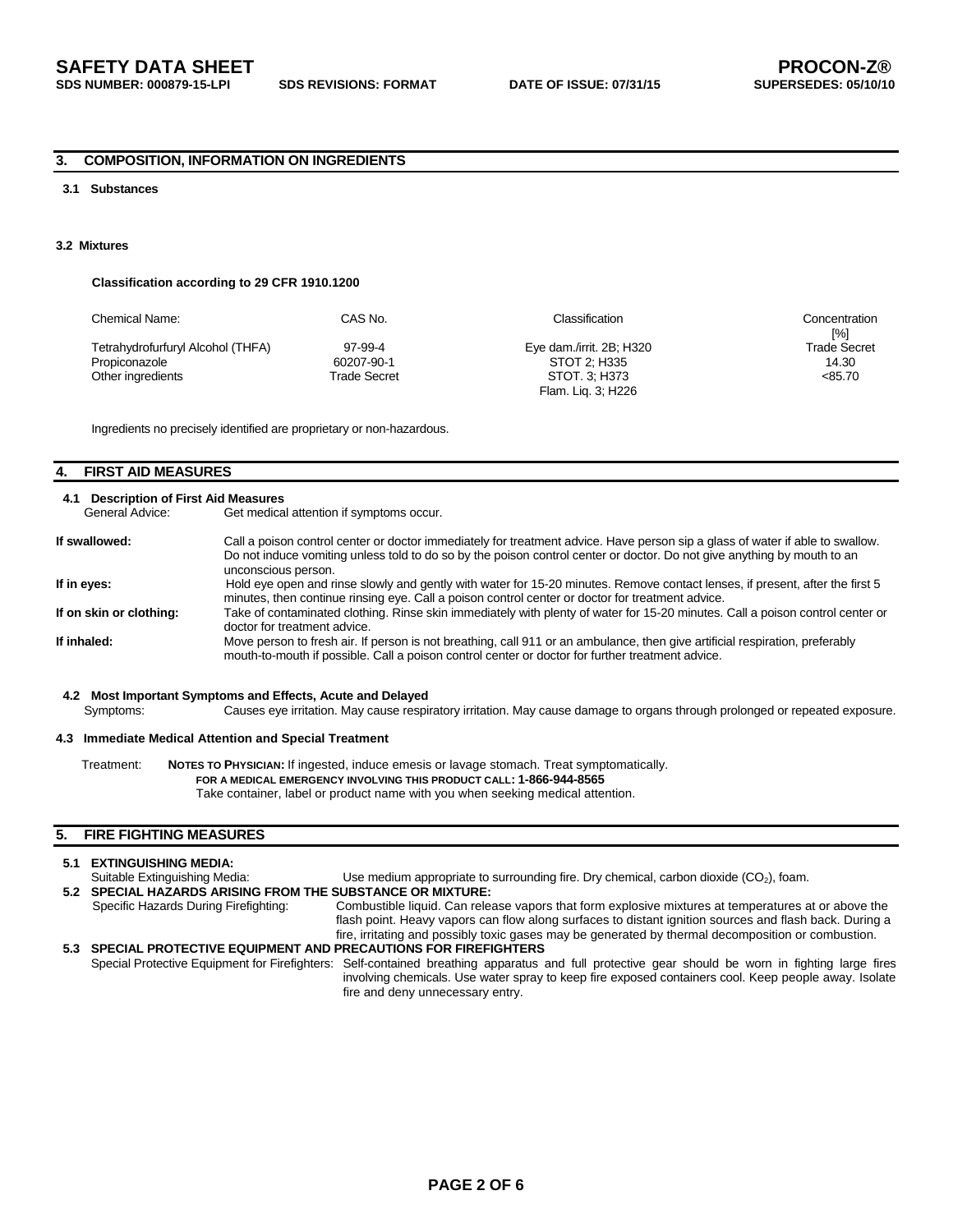## **6. ACCIDENTAL RELEASE MEASURES**

| 6.1 PERSONAL PRECAUTIONS, PROTECTIVE EQUIPMENT AND EMERGENCY PROCEDURES |                                                                                                                                                                                                                                                                                                                                                                                                                                                            |  |  |
|-------------------------------------------------------------------------|------------------------------------------------------------------------------------------------------------------------------------------------------------------------------------------------------------------------------------------------------------------------------------------------------------------------------------------------------------------------------------------------------------------------------------------------------------|--|--|
| Personal Precautions:                                                   | Avoid inhalation of vapors and spray mist and contact with skin and eyes. Ensure adequate ventilation.                                                                                                                                                                                                                                                                                                                                                     |  |  |
|                                                                         | Wear suitable protective clothing. Remove all sources of ignition.                                                                                                                                                                                                                                                                                                                                                                                         |  |  |
| <b>6.2 ENVIRONMENTAL PRECAUTIONS</b>                                    |                                                                                                                                                                                                                                                                                                                                                                                                                                                            |  |  |
| <b>Environmental Precautions:</b>                                       | Do not apply directly to water, or to areas where surface water is present or to intertidal areas below<br>the mean high water mark. Do not contaminate water when disposing of equipment washwaters or<br>rinsate.                                                                                                                                                                                                                                        |  |  |
| <b>6.3 METHODS AND MATERIALS FOR CONTAINMENT AND CLEAN-UP</b>           |                                                                                                                                                                                                                                                                                                                                                                                                                                                            |  |  |
| Methods for Clean-Up:                                                   | Large Spills: Stop the flow of material, if this is without risk. Dike the spilled material, where this is<br>possible. Absorb in vermiculite, dry sand or earth and place into containers. After removal flush<br>contaminated area thoroughly with water.<br>Small Spills: Wipe up with absorbent material (e.g. cloth, fleece). Clean surface thoroughly to<br>Remove residual contamination.<br>Never return spills to original containers for re-use. |  |  |

# **7. HANDLING AND STORAGE**

# **7.1 PRECAUTIONS FOR SAFE HANDLING:**

| Advice on Safe Handling:                       | Keep away from heat/sparks/open flames/hot surfaces. - No smoking.                                                                                                                                                                                                                                                                                                                                      |
|------------------------------------------------|---------------------------------------------------------------------------------------------------------------------------------------------------------------------------------------------------------------------------------------------------------------------------------------------------------------------------------------------------------------------------------------------------------|
|                                                | Follow manufacturer's instructions for cleaning/maintaining PPE. If no such instructions for washables                                                                                                                                                                                                                                                                                                  |
|                                                | exist, use detergent and hot water. Keep and wash PPE separately from other laundry. Discard clothing<br>and other absorbent material that have been drenched or heavily contaminated with the product's                                                                                                                                                                                                |
|                                                | concentrate. Do not reuse them. Wash hands before eating, drinking, chewing gum, using tobacco or<br>using the toilet. Remove clothing immediately if pesticide gets inside. Then wash thoroughly and put on<br>clean clothing. Remove PPE immediately after handling this product. Wash the outside of gloves before<br>removing. As soon as possible, wash thoroughly and change into clean clothing. |
| 7.2 CONDITIONS FOR SAFE STORAGE:               |                                                                                                                                                                                                                                                                                                                                                                                                         |
| Requirements for Storage Areas and Containers: | Store in a well-ventilated, secure area out of reach of children and domestic animals. Do not store food,<br>beverages or tobacco products in the storage area. Prevent eating, drinking, tobacco use, and cosmetic<br>application in areas where there is a potential for exposure to the material. Store locked up. Do not                                                                            |

contaminate water, food or feed by storage or disposal.

## **8. EXPOSURE CONTROLS / PERSONAL PROTECTION**

| 8.1 | <b>CONTROL PARAMETERS:</b>                                      |                                                     |                                                                                                                      |
|-----|-----------------------------------------------------------------|-----------------------------------------------------|----------------------------------------------------------------------------------------------------------------------|
|     | <b>OCCUPATIONAL EXPOSURE LIMITS</b>                             |                                                     |                                                                                                                      |
|     | U.S. Workplace Exposure Level (AIHA) WEELs<br><b>Components</b> |                                                     | Value                                                                                                                |
|     | Tetrahydrofurfuryl alcohol                                      | Tvpe<br><b>TWA</b>                                  | $0.5$ ppm                                                                                                            |
|     |                                                                 |                                                     |                                                                                                                      |
|     |                                                                 |                                                     |                                                                                                                      |
|     | U.S. Workplace Exposure Level (OSHA) PELs                       |                                                     |                                                                                                                      |
|     | <b>Components</b>                                               | Type                                                | Value                                                                                                                |
|     | No listings                                                     | <b>TLV</b>                                          |                                                                                                                      |
|     |                                                                 |                                                     |                                                                                                                      |
|     | <b>Biological limit values</b>                                  |                                                     |                                                                                                                      |
|     |                                                                 | <b>ACGIH Biological Exposure Indices</b>            |                                                                                                                      |
|     | <b>Components</b>                                               | Value                                               | <b>Specimen</b>                                                                                                      |
|     | No listings                                                     |                                                     |                                                                                                                      |
|     |                                                                 |                                                     |                                                                                                                      |
|     | 8.2 EXPOSURE CONTROLS:                                          |                                                     |                                                                                                                      |
|     | <b>Engineering Measures</b>                                     |                                                     |                                                                                                                      |
|     |                                                                 |                                                     | THE FOLLOWING RECOMMENDATIONS FOR EXPOSURE CONTROLS/PERSONAL PROTECTION ARE INTENDED FOR THE                         |
|     |                                                                 |                                                     | MANUFACTURE, FORMULATION, PACKAGING AND USE OF THIS PRODUCT. FOR COMMERCIAL APPLICATIONS AND/OR ON-FARM              |
|     |                                                                 |                                                     | APPLICATIONS OF END USE PRODUCTS CONTAINING THIS MATERIAL, CONSULT THE SDS OR PRODUCT LABEL FOR THE END USE          |
|     | PRODUCT.                                                        |                                                     |                                                                                                                      |
|     | <b>Individual Protection Measures:</b>                          |                                                     |                                                                                                                      |
|     | Eye / Face Protection:                                          | Goggles or shielded safety glasses are recommended. |                                                                                                                      |
|     | <b>Skin Protection:</b>                                         |                                                     | Coveralls. Chemical-resistant gloves, such as viton, polyethylene or polyvinylchloride. Socks and chemical-resistant |
|     |                                                                 | footwear.                                           |                                                                                                                      |

Respiratory Protection: In case of inadequate ventilation or risk of inhalation of mists or vapors, use suitable respiratory equipment approved by MSHA/NIOSH. Wear respiratory protection during operations where spraying or misting occurs. If respirators are used, a program should be in place to assure compliance with 29 CFR 1910.134, the OSHA Respiratory Protection standard. Wear air supplied respiratory protection if exposure concentrations are unknown.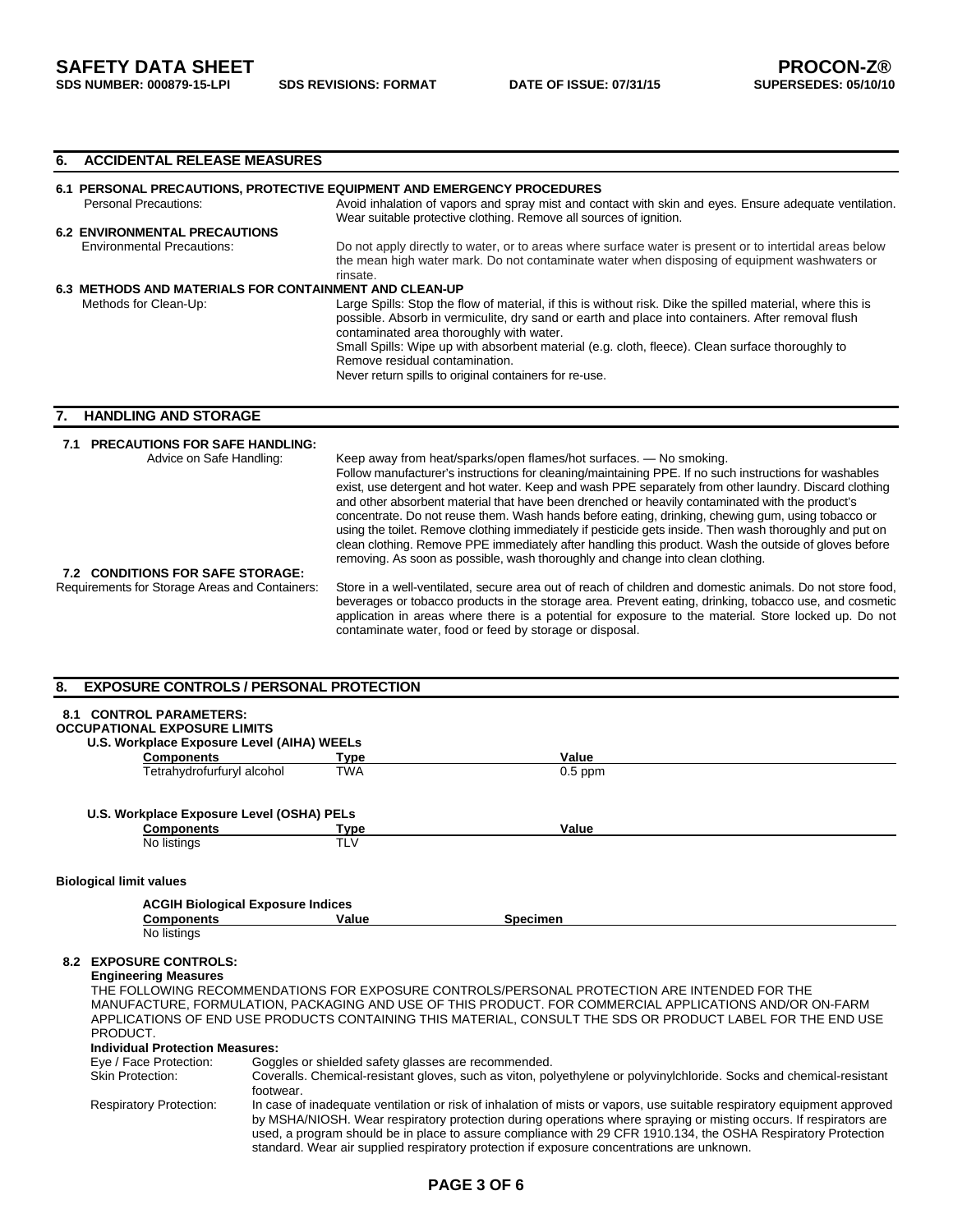# **9. PHYSICAL AND CHEMICAL PROPERTIES**

| 9.1   | APPEARANCE:                                       | Liquid                                                                                                         |
|-------|---------------------------------------------------|----------------------------------------------------------------------------------------------------------------|
|       | ODOR:                                             | Aromatic, solvent-like.                                                                                        |
|       | ODOR THRESHOLD:                                   | No data available.                                                                                             |
|       | COLOR:                                            | Clear yellow to orange.                                                                                        |
|       | pH:                                               | $6 - 8$ (1% solution)                                                                                          |
|       | MELTING POINT / FREEZING POINT: No data available |                                                                                                                |
|       | BOILING POINT: 331°F / 166.1°C)                   |                                                                                                                |
|       |                                                   | 181°F / 82.8°C (Setaflash).                                                                                    |
|       | FLAMMABILILITY (solid, gas): Combustible.         |                                                                                                                |
|       |                                                   | UPPER / LOWER FLAMMABILITY OR EXPLOSIVE LIMITS: No data available.                                             |
|       |                                                   | VAPOR PRESSURE: 4.2 x 10 <sup>'</sup> @ 25°C (based on Propiconazole).                                         |
|       | SOLUBILITY:                                       | Soluble.                                                                                                       |
|       |                                                   | PARTITION CO-EFFICIENT, n-OCTANOL / WATER: No data available.                                                  |
|       | AUTO-IGNITION TEMPERATURE: No data available.     |                                                                                                                |
|       | DECOMPOSITION TEMPERATURE: No data available.     |                                                                                                                |
|       | VISCOSITY: (kinematic):                           | No data available                                                                                              |
|       | SPECIFIC GRAVITY (Water = 1): $1.09$ g/ml         |                                                                                                                |
|       | BULK DENSITY:                                     | 9.09 lbs./gal / 1.09 kg/L                                                                                      |
| Note: |                                                   | These physical data are typical values based on material tested but may vary from sample to sample.            |
|       |                                                   | Typical values should not be construed as a guaranteed analysis of any specific lot or as specification items. |

## **10. STABILITY AND REACTIVITY**

#### **10.1 REACTIVITY**

Stable

- **10.2 CHEMICAL STABILITY**
- Stable under normal temperature conditions **10.3 POSSIBILITY OF HAZARDOUS REACTIONS**
- No data available. Will not polymerize.
- **10.4 CONDITIONS TO AVOID**
- Flame, heat, ignition sources.  **10.5 INCOMPATIBILE MATERIALS**
- None known.
- **10.6 HAZARDOUS DECOMPOSITION PRODUCTS**  None known.

# **11 TOXICOLOGICAL INFORMATION**

# **11.3 LIKELY ROUTES OF EXPOSURE**

Dermal, inhalation. **LC50 (rat):** 2.6 mg/L (4H) LD<sub>50</sub> Oral (female rat): 4,340 mg/kg. **LD<sub>50</sub> Dermal (rat):** > 2,020 mg/kg **Acute Toxicity Estimates:** No data available. **Eye Irritation (rabbit):** Moderate eye irritant. **Skin Irritation (rabbit):** Non-irritating. **Inhalation:** May cause respiratory irritation. **Ingestion:** Harmful if swallowed. **Specific Target Organ Toxicity:** No data available. **Aspiration:** May be fatal if swallowed and enters airways. **Skin Sensitization (guinea pig):** Not a sensitizer  **Carcinogenicity:** No data available. **Germ Cell Mutagenicity:** No data available. **Interactive Effects:** None known.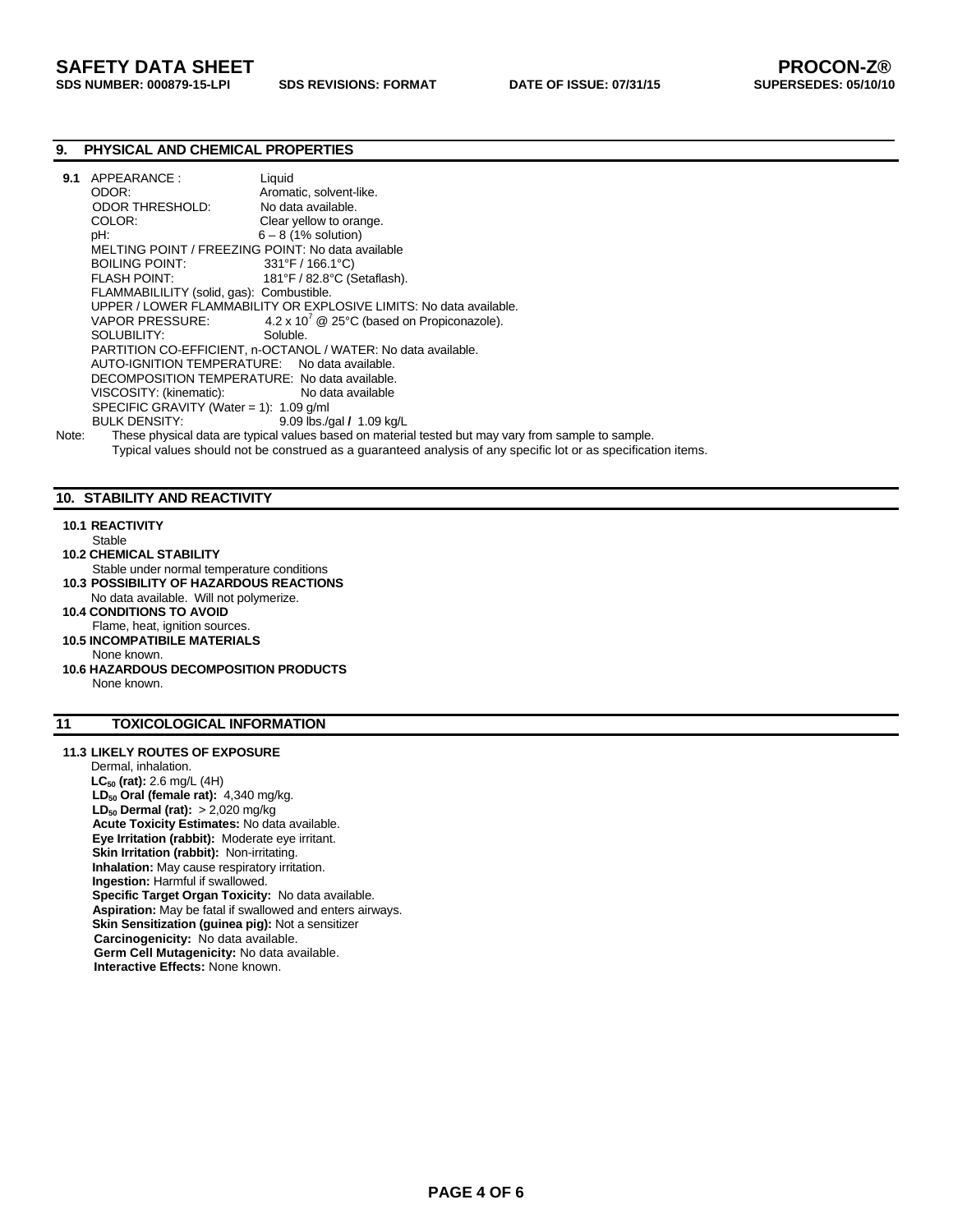#### **12 ECOLOGICAL INFORMATION**

#### **12.3 ECOTOXICITY**

Toxic to aquatic life with long lasting effects. The pesticide is toxic to fish and aquatic invertebrates.

|                                       |                                                                    | <b>Species</b> | Test Results                            |  |
|---------------------------------------|--------------------------------------------------------------------|----------------|-----------------------------------------|--|
| Propiconazole                         |                                                                    | Rainbow trout  | $0.83$ ppm $-96$ -hour LC <sub>50</sub> |  |
|                                       |                                                                    | Daphnia magna  | 3.2 ppm $-$ 48-hour EC <sub>50</sub>    |  |
|                                       | Drift or runoff may adversely affect non-target plants.            |                |                                         |  |
| Do not apply directly to water.       |                                                                    |                |                                         |  |
|                                       | Do not contaminate water when disposing of equipment wash water.   |                |                                         |  |
|                                       |                                                                    |                |                                         |  |
|                                       |                                                                    |                |                                         |  |
|                                       | Do not apply when weather conditions favor drift from target area. |                |                                         |  |
|                                       |                                                                    |                |                                         |  |
|                                       | <b>12.2 PERSISTENCE AND DEGRADABILITY</b>                          |                |                                         |  |
| Biodegradability:                     | No data available.                                                 |                |                                         |  |
| <b>12.3 BIOACCUMULATIVE POTENTIAL</b> |                                                                    |                |                                         |  |
| Bioaccumulation:                      | Low potential for accumulation.                                    |                |                                         |  |
| <b>12.4 MOBILITY IN SOIL</b>          |                                                                    |                |                                         |  |
| Low mobility.                         |                                                                    |                |                                         |  |

Assessment: No data available.

# **13 DISPOSAL CONSIDERATIONS**

### **13.1 WASTE TREATMENT METHODS**

Wastes may be disposed of on site or at an approved waste disposal facility. Triple rinse (or equivalent), adding rinse water to spray tank. Offer container for recycling or dispose of in a sanitary landfill or by other procedures approved by appropriate authorities. Recycling decontaminated containers is the best option of container disposal. The Agricultural Container Recycling Council (ACRC) operates the national recycling program. To contact your state and local ACRC recycler visit the ACRC web page at http://www.acrecycle.org/. Do not contaminate water, food or feed by storage or disposal.

### **14 TRANSPORT INFORMATION**

# **14.3 LAND TRANSPORT**

**DOT Shipping Description: < 119 GALLONS:** NOT REGULATED.

**DOT Shipping Description: >119 GALLONS:** NA1993, COMBUSTIBLE LIQUID, N.O.S. (TETRAHYDROFURFURYL ALCOHOL), III, ERG GUIDE 128 **U.S. Surface Freight Classification:** INSECTICIDES OR FUNGICIDES, INSECT OR ANIMAL REPELLENTS, NOI, OTHER THAN POISON (NMFC 102120; CLASS: 60)